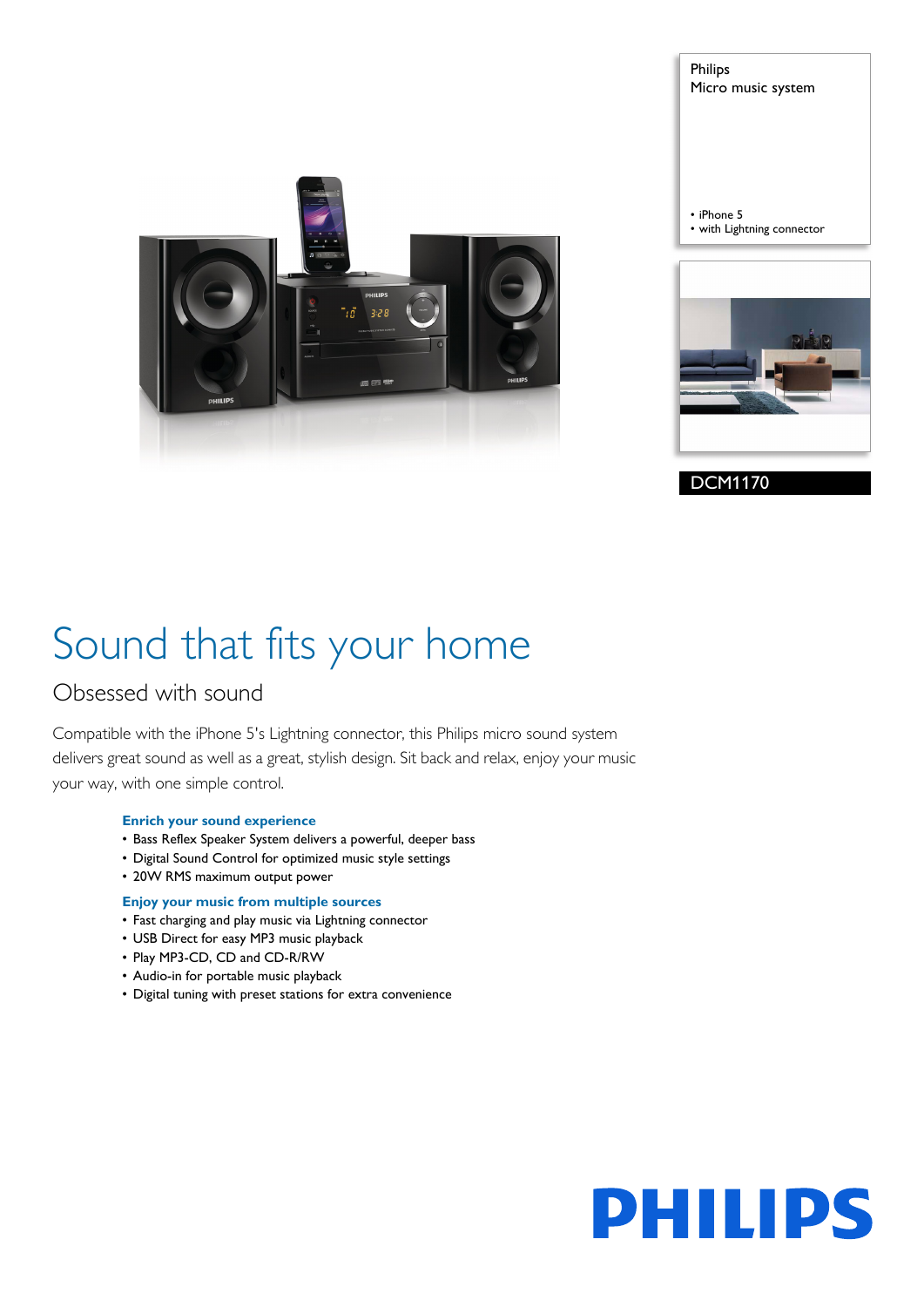### DCM1170/79

# **Highlights**

#### **Play and charge via Lightning**



Enjoy your favorite music while charging your iPod/iPhone via the new Lightning connector! Just dock it directly on the speaker to play your hand-picked tunes in superb sound. It also charges your device quickly while playing, so you don't have to work about the battery running out.

#### **Bass Reflex Speaker System**



Bass Reflex Speaker System delivers a deep bass experience from a compact loudspeaker box system. It differs from a conventional loudspeaker box system in the addition of a bass pipe that is acoustically aligned to the woofer to optimize the low frequency roll-off

of the system. The result is deeper controlled bass and lower distortion. The system works by resonating the air mass in the bass pipe to vibrate like a conventional woofer. Combined with the response of the woofer, the system extends the overall low frequency sounds to create a whole new dimension of deep bass.

#### **Digital Sound Control**



Digital Sound Control offers you a choice of pre-set Jazz, Rock, Pop and Classic controls you can use to optimise the frequency ranges for different musical styles. Each mode uses graphic equalizing technology to automatically adjust the sound balance and enhance the most important sound frequencies in your chosen music style. Ultimately, Digital Sound Control makes it easy for you get the most out of your music by precisely adjusting the sound balance to match the type of music you are playing.

#### **Audio-in**



The Audio in connectivity allows direct playback of Audio in content from portable media players. Besides the benefit of enjoying your favorite music in the superior sound quality delivered by the audio system, the Audio in is also extremely convenient as all you have to do is to plug your portable MP3 player to the audio system.

#### **USB Direct for easy MP3 music**



Thanks to the complete file transferability, you can easily enjoy the convenience and fun of accessing more digital music via the built-in USB Direct.